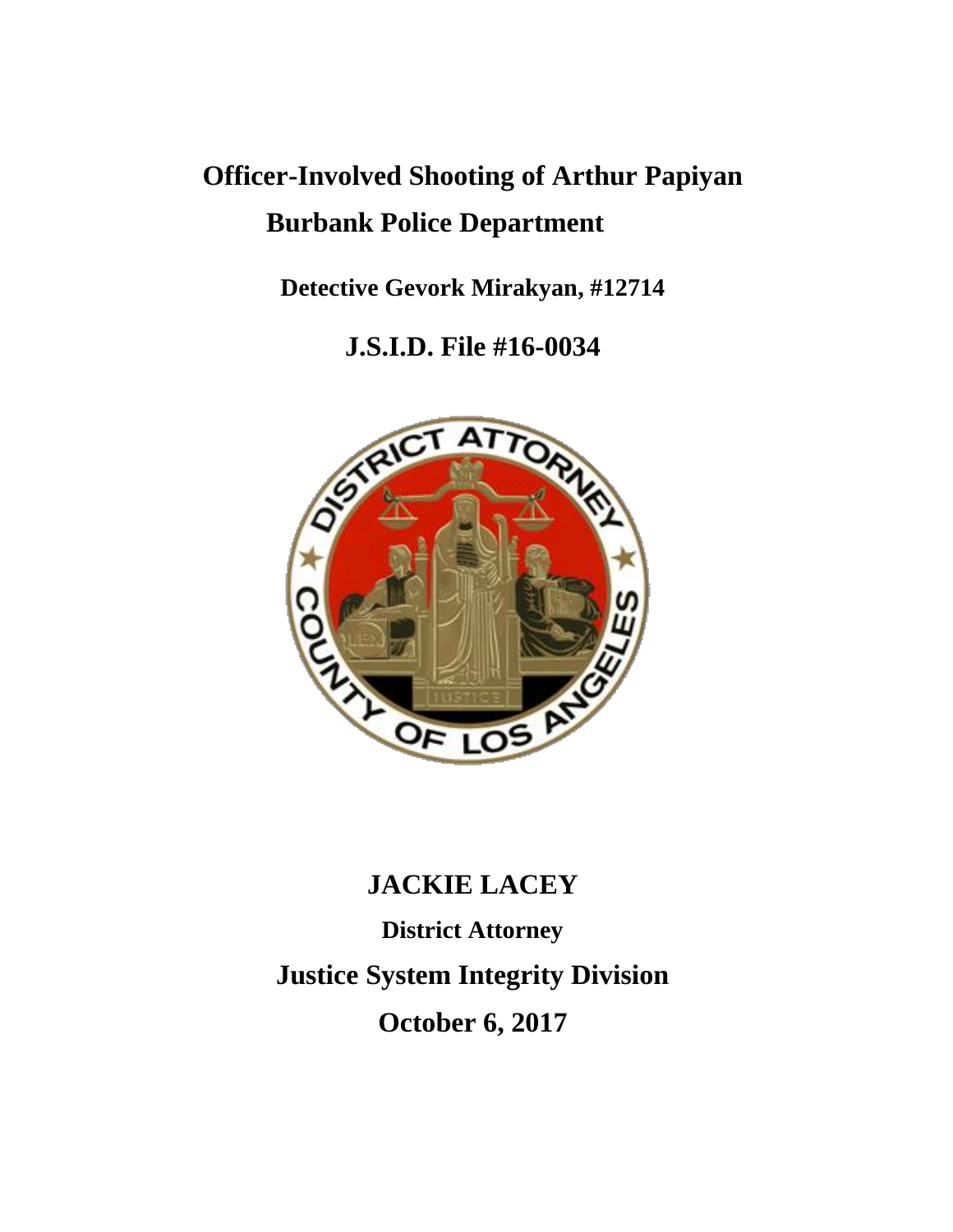#### **MEMORANDUM**

| TO:             | CAPTAIN ARMEN DERMENJIAN<br><b>Burbank Police Department</b><br>200 North Third Street<br>Burbank, California 91502 |
|-----------------|---------------------------------------------------------------------------------------------------------------------|
| FROM:           | JUSTICE SYSTEM INTEGRITY DIVISION<br>Los Angeles County District Attorney's Office                                  |
| <b>SUBJECT:</b> | <b>Officer Involved Shooting of Arthur Papiyan</b><br>J.S.I.D. File $#16-0034$<br>B.P.D. File #16-965               |
| DATE:           | October 6, 2017                                                                                                     |

The Justice System Integrity Division of the Los Angeles County District Attorney's Office has completed its review of the January 28, 2016, non-fatal shooting of Arthur Papiyan by Burbank Police Department (BPD) Detective Gevork Mirakyan. We have concluded that Detective Mirakyan acted lawfully in self-defense and in defense of others.

The District Attorney's Command Center was notified of the shooting at approximately 6:17 a.m., on January 28, 2016. The District Attorney Response Team responded to the location. They were given a briefing regarding the circumstances surrounding the shooting and a walk-through of the scene.

The following analysis is based on investigative reports, audio recordings of interviews, forensic analysis reports, photographic evidence, and witness statements submitted to this office by BPD Detective Michael Edwards. The compelled statement of Officer Gevork Mirakyan was considered as part of this analysis. $<sup>1</sup>$ </sup>

### **FACTUAL ANALYSIS**

 $\overline{\phantom{a}}$ 

On January 28, 2016, at approximately 4:11 a.m., BPD Officer Jordan was dispatched to 2407 West Victory Boulevard regarding a kidnapping investigation. BPD dispatch advised Jordan that a woman, later identified as Yvonne N , stated she had been kidnapped and dropped off at the 99 Cent Store. Detective Mirakyan and Officers Virzi, Del Rosario and Chang were also dispatched to respond. Jordan was closest to the location and arrived first. He was flagged down by  $N \cdot \cdot \cdot$  in front of the 99 Cent Store. He noticed that N appeared to be extremely emotional and excited, and could smell the strong odor of an unknown alcoholic beverage emitting from her breath and person. Jordan had difficulty getting  $N$  to explain what had happened to her, but eventually elicited that N had been at a party in Inglewood and started walking home. A man in a white pick-up truck offered her a ride, which she accepted. The man drove onto an unknown freeway

<sup>&</sup>lt;sup>1</sup> Mirakyan's compelled statement will be redacted from the public version of this document.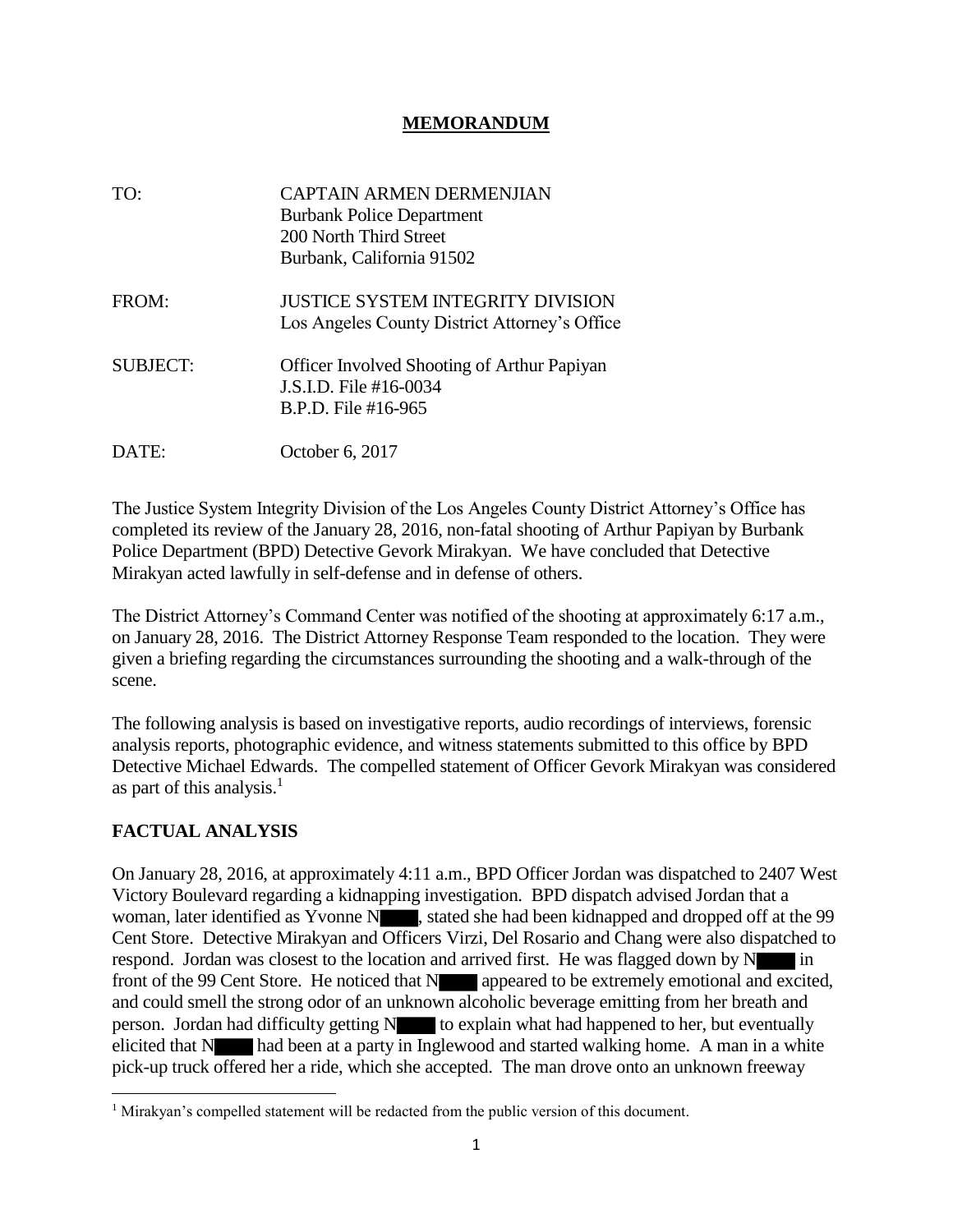(possibly the 110 freeway), and missed her exit.  $N$  notified him he was going the wrong way to her home in Los Angeles. The man told her he was going the right way. The man then told her he needed to urinate. He exited the freeway and pulled over. While the vehicle was stopped, he reached across the front seat of the vehicle and placed a towel or cloth over her face. N could not remember anything after that and indicated the next thing she remembered was waking up on a bed of rocks near some railroad tracks in an unknown location. N said she started walking and eventually made it to the 99 Cent Store where she asked an employee for assistance. N said she was not injured and did not require any medical treatment.<sup>2</sup>

N described the man as white with a thin build, in his mid-40s. She said he had dark hair and thick eyebrows. She indicated the truck was a late model, white, full-size, four door pick-up, possibly a Ford F150. As she was describing the truck to Jordan, he observed a white, full-size, four door pick-up truck driving westbound on Victory Boulevard past their location. The vehicle was driving at a high rate of speed approaching a red light. Jordan observed the vehicle brake very late and slide into the crosswalk. The vehicle came to a complete stop, but Jordan could still hear the engine revving and saw the vehicle lurching forward. The vehicle suddenly accelerated through the intersection, still on the red light, before continuing westbound on Victory Boulevard at a high rate of speed.

Believing the vehicle he had just observed might be involved in N  $\blacksquare$ 's kidnapping, Jordan broadcast the vehicle description given by Nelson, as well his observation of the white pick-up on Victory Boulevard.

Officer Virzi was driving and Mirakyan was the passenger in a marked BPD vehicle en route to the radio call of a kidnapping when Mirakyan advised Virzi that he saw a truck matching the description Jordan had just put out, driving at a high rate of speed and weaving in and out of cars. Virzi activated the vehicle's overhead lights to initiate a traffic stop at Victory Boulevard and Hollywood Way.<sup>3</sup> The truck came to a stop in the middle of the intersection. As Virzi and Mirakyan discussed doing a felony stop, the vehicle started moving forward again. The truck pulled to the curb at Victory Boulevard and Maple Street. As the vehicle came to a stop, Virzi was attempting to remove his seatbelt. His jacket was caught in the seatbelt. As Virzi's vehicle came to a stop, Mirakyan exited the vehicle. Virzi noticed the reverse lights of the truck come on. The truck backed up into their patrol car. Virzi felt the force of the impact when the truck struck their vehicle. Virzi did not have time to put his vehicle into reverse. Virzi heard Mirakyan fire two to three rounds from his service weapon at the truck, which was still reversing quickly into the patrol car.<sup>4</sup> After the shots were fired, the truck stopped moving towards them. Virzi noted that Mirakyan was in the open, and in the direct path of the truck when he fired his weapon. Virzi had drawn his weapon, but did not fire because by the time he exited the vehicle, the vehicle had stopped and the threat was terminated. Virzi believed that the driver, later identified as Papiyan, was attempting to get away from officers. Virzi was afraid for his life and Mirakyan's life when Mirakyan fired his service weapon.

 $\overline{\phantom{a}}$ 

<sup>&</sup>lt;sup>2</sup> Subsequent investigation determined that no kidnapping of N occurred and she had no contact with Papiyan.

<sup>&</sup>lt;sup>3</sup> Surveillance video from the location confirms Virzi<sup>3</sup>s observations of the vehicle's movements as well as his activating the patrol vehicle's red and blue flashing lights.

<sup>4</sup> Casings found at the location and an examination of Mirakyan's service weapon indicate three rounds were fired.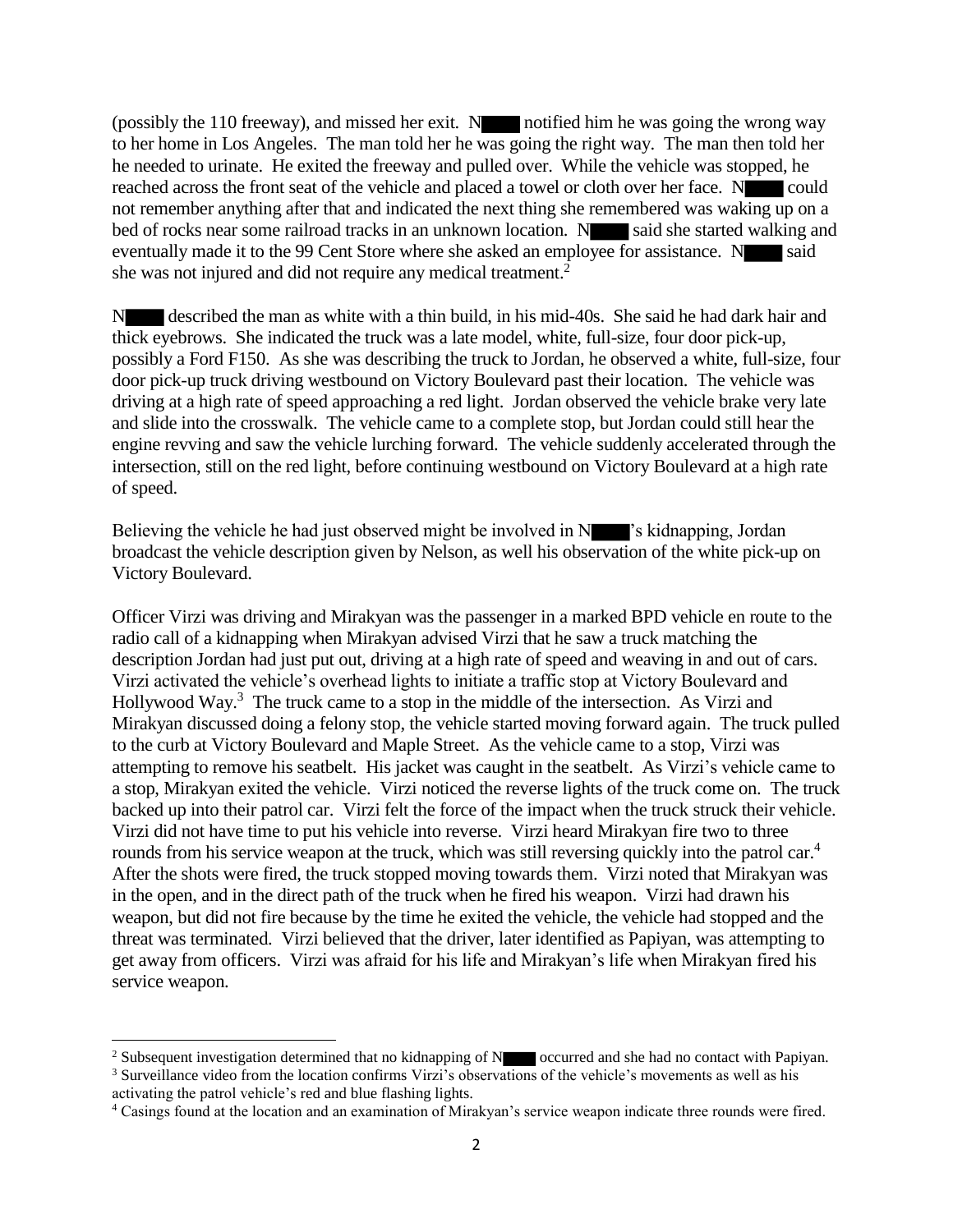Officer Chang arrived at the location shortly after the officer involved shooting. He observed the back end of the truck impacting the front end of the patrol vehicle. Officer Canales arrived and noted that the rear bumper of the truck was on top of the front bumper of the patrol vehicle, and observed two to three holes in the driver's side rear window of the truck. Mirakyan was standing outside of the vehicle inside the open passenger door, and Virzi was standing halfway inside and halfway outside of the vehicle's driver side door. Both had their weapons drawn and pointed at Papiyan who was inside the vehicle and whose hands were partially outside the driver's side window. Officer Chang deployed a shotgun, also pointed at the vehicle. Mirakyan was ordering Papiyan to get out of the vehicle. Canales heard Papiyan say, "I'm sorry, I'm sorry. I didn't mean to run into you. I put it into reverse by mistake."

Papiyan was taken into custody. Paramedics arrived to treat him and

A canvass of the area was conducted. No civilian witnesses observed the shooting.

Papiyan was interviewed regarding the shooting. He initially indicated he had been drinking at a friend's house, but was unable to provide the friend's last name or what street he lived on. He stated he then slept in his truck. Later in the interview, Papiyan said he was actually drinking shots of whisky at his home and never went to a friend's house.<sup>6</sup> Papiyan said he slept at home and then got in the truck. He parked on an unknown street and slept in his truck. At some point he realized it was late and he should go home.

. .

5

Papiyan indicated he was driving westbound on Victory Boulevard and came to a red light at Buena Vista Street. He indicated he moved his vehicle back and forth in the intersection to try to trigger the light to turn green. Papiyan then continued westbound towards Hollywood Way when he noticed a police car approaching behind him. He saw the overhead red and blue lights flashing, so he motioned with his hand out the partially open driver's side window for the officers to pass him. Papiyan soon realized the officers were attempting to pull him over, so he slowed his vehicle in the middle of the road and then pulled to the right. Papiyan said he initially stopped his car in a place he felt was illegal, so he decided to put the car in reverse to back up and reposition it. Papiyan said he struck the police vehicle and then heard gunshots. Papiyan declined to make a statement regarding any criminal investigation in which he was a potential suspect.<sup>7</sup>

 $\overline{a}$ 

<sup>&</sup>lt;sup>5</sup> Subsequent examination of the truck by a criminalist revealed bullet holes in the rear driver's side headrest and one bullet hole in the driver's side headrest. There were bullet fragments found on the driver's seat. The bullet entered through the rear window, passed through the left rear headrest, which was in the downward position, then passed through the driver's headrest, leaving bullet fragments on the driver's side seat. Detectives determined that the bullet struck Papiyan, but did not strike with sufficient force to puncture his skin, likely due to having struck two headrests prior to making contact with him.

<sup>6</sup> Papiyan's blood alcohol level was determined to be .00%.

 $<sup>7</sup>$  Papiyan suffers from bipolar disorder and has a history of threatening to commit suicide, which has resulted in his</sup> hospitalization. On January 27, 2016, Papiyan's mother called 9-1-1 to report that her son had stated he wanted to kill himself. Papiyan was charged with two counts of assault on a peace officer pursuant to Penal Code section 245(c) in case GA098010 for his conduct during this incident. That matter is currently set for preliminary hearing in Department North East J on October 19, 2017.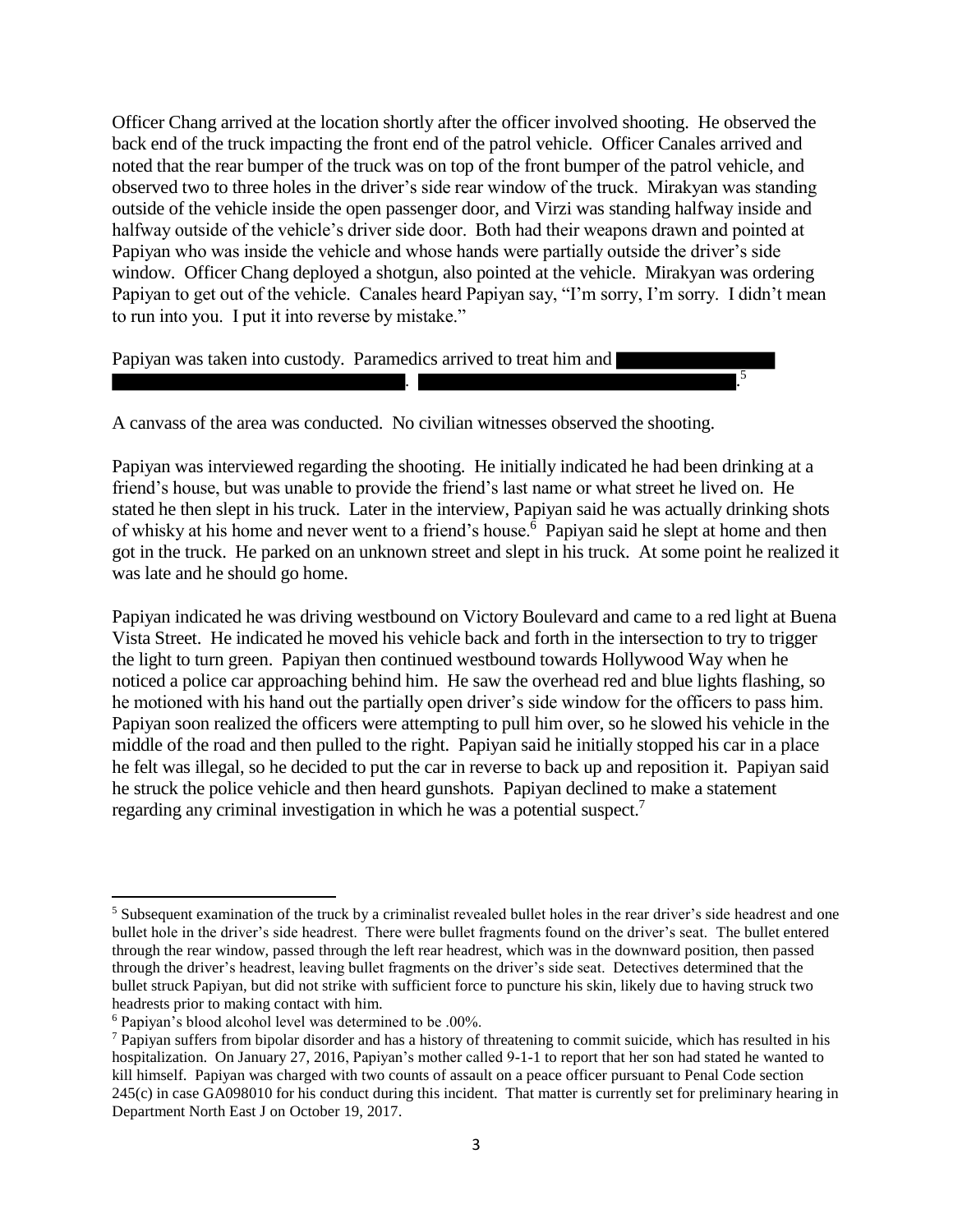

 $\overline{a}$ 

<sup>&</sup>lt;sup>8</sup> Unlike private citizens, public sector employees can be forced to submit to questioning regarding the performance of their official duties and, so long as they are not required to waive their privilege against self-incrimination, their refusal to submit to such questioning can result in administrative discipline including termination from public service. *Gardner v. Broderick* (1968) 392 U.S. 273, 278; *Uniformed Sanitation v. City of New York* (1968) 392 U.S. 280, 284-285. Mirakyan, like any individual, possesses a right under the Fifth Amendment of the United States Constitution to be free from being compelled to give testimony against himself. *Uniformed Sanitation v. City of New York, supra, at 284-285.* Because BPD ordered him to answer questions which might expose him to criminal liability, BPD compelled Mirakyan to participate in the interview. The effect of this legal compulsion is that Mirakyan's statements cannot be used against him in a criminal proceeding, nor can any material derived from the compelled interviews be used against him. *Garrity v. New Jersey* (1967) 385 U.S. 493, 496-497; *Spielbauer v. County of Santa Clara* (2009) 45 Cal.4<sup>th</sup> 704, 715. Further, because these compelled statements are part of Mirakyan's police personnel file, the statements are confidential. The District Attorney's Office is granted access to these statements, but may not disclose them absent an evidentiary showing and court order. Penal Code section 832.7. As such, although these statements were considered as part of this analysis, the law requires that they be redacted from the public version of this document.